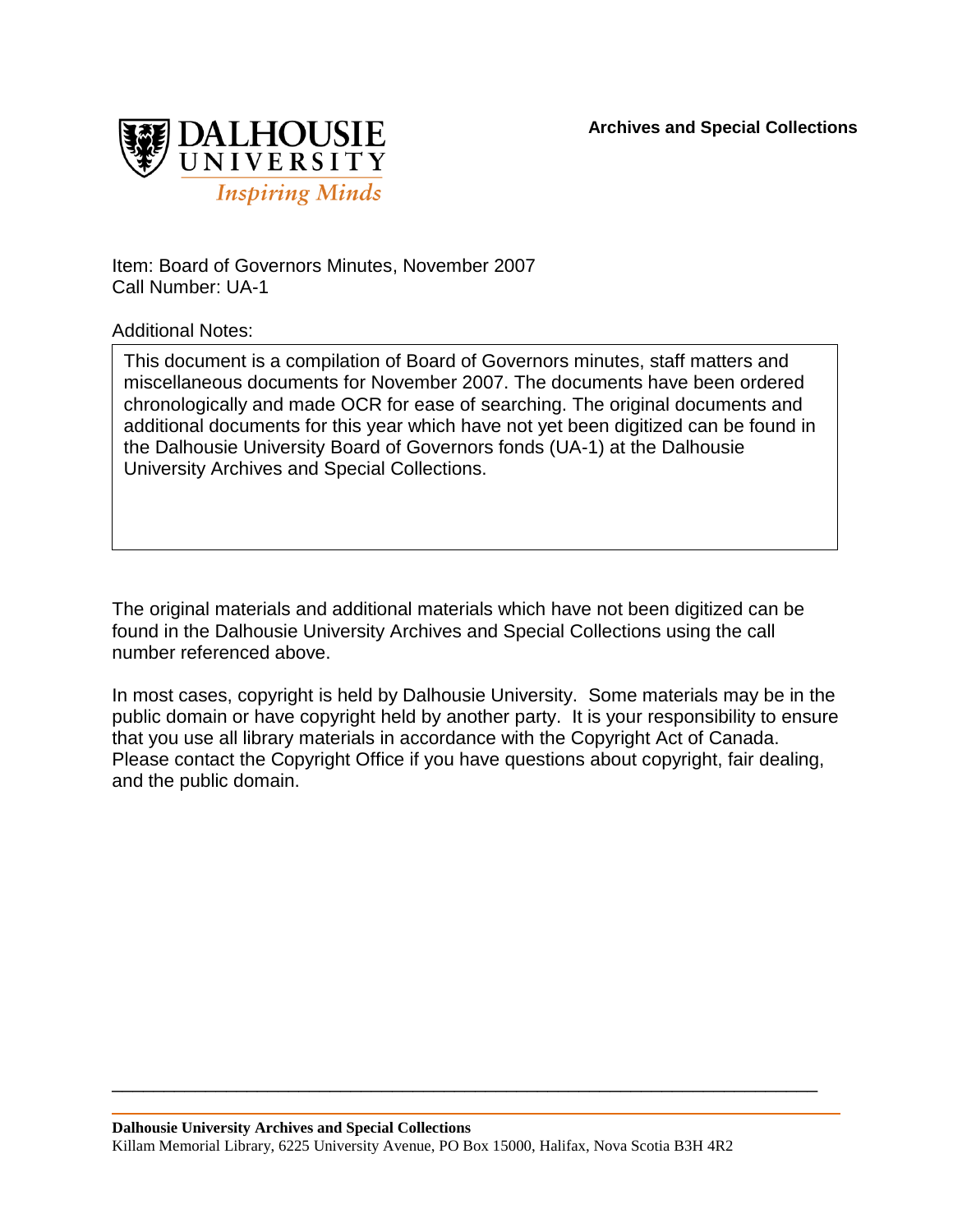

### **BOARD OF GOVERNORS**

## **Approved Minutes of the Meeting held on Tuesday, November 27, 2007 University Hall, Macdonald Building**

**MEMBERS PRESENT**: Cathy MacNutt (Vice-Chair), Elizabeth Beale, Level Chan, Robert Chisholm, Lorne Clarke, Richard Evans, Lloyd Fraser, Nancy MacCready-Williams, Sunny Marche, Don Mills, David Russell, Chris Smith, Jim Spatz, Lawrence Stordy, Mike Tipping, Bruce Towler, Tom Traves, Jim Wilson, Shannon Zimmerman, and Susan Brousseau (University Secretary)

**REGRETS:** Jay Abbass, Jamie Baillie, William Black, James Cowan, Richard Goldbloom, Lynn Irving, Robert Radchuck

**NON-MEMBERS:** Carl Breckenridge, Ken Burt, Floyd Dykeman, Donna Gillis, Kevin Grundy, Jeff Lamb, Ryan MacNutt, Patrick Moriarty, Bonnie Neuman, Alan Shaver

## **1. Approval of the Agenda**

Moved by B. Towler, seconded by S. Marche:

**THAT the agenda be approved as circulated.** 

**The motion was CARRIED.** 

## **2. Approval of Minutes of the Meeting held on October 16, 2007**

Moved by B. Towler, seconded by J. Wilson:

**THAT the minutes of the meeting held on October 16, 2007 be approved as distributed.** 

**The motion was CARRIED.** 

#### **3. Chair's Report**

In the absence of Board Chair James Cowan, Vice-Chair Cathy MacNutt served as Chair for the meeting. She conveyed Mr. Cowan's apologies that he was not able to be present for the meeting today.

Ms. MacNutt also noted that the University has received notification that the appointment of L. Stordy, and the reappointments of B. Black, R. Chisholm, J. Spatz and B. Towler, to the Board have received Governor in Council approval.

#### **4. President's Report**

T. Traves noted that the seating arrangement for the meeting is a trial set-up to explore whether there is a possible arrangement that might create a more intimate setting for the Board that is conducive to discussion and interaction. If it is determined that this set-up is workable, appropriate supports in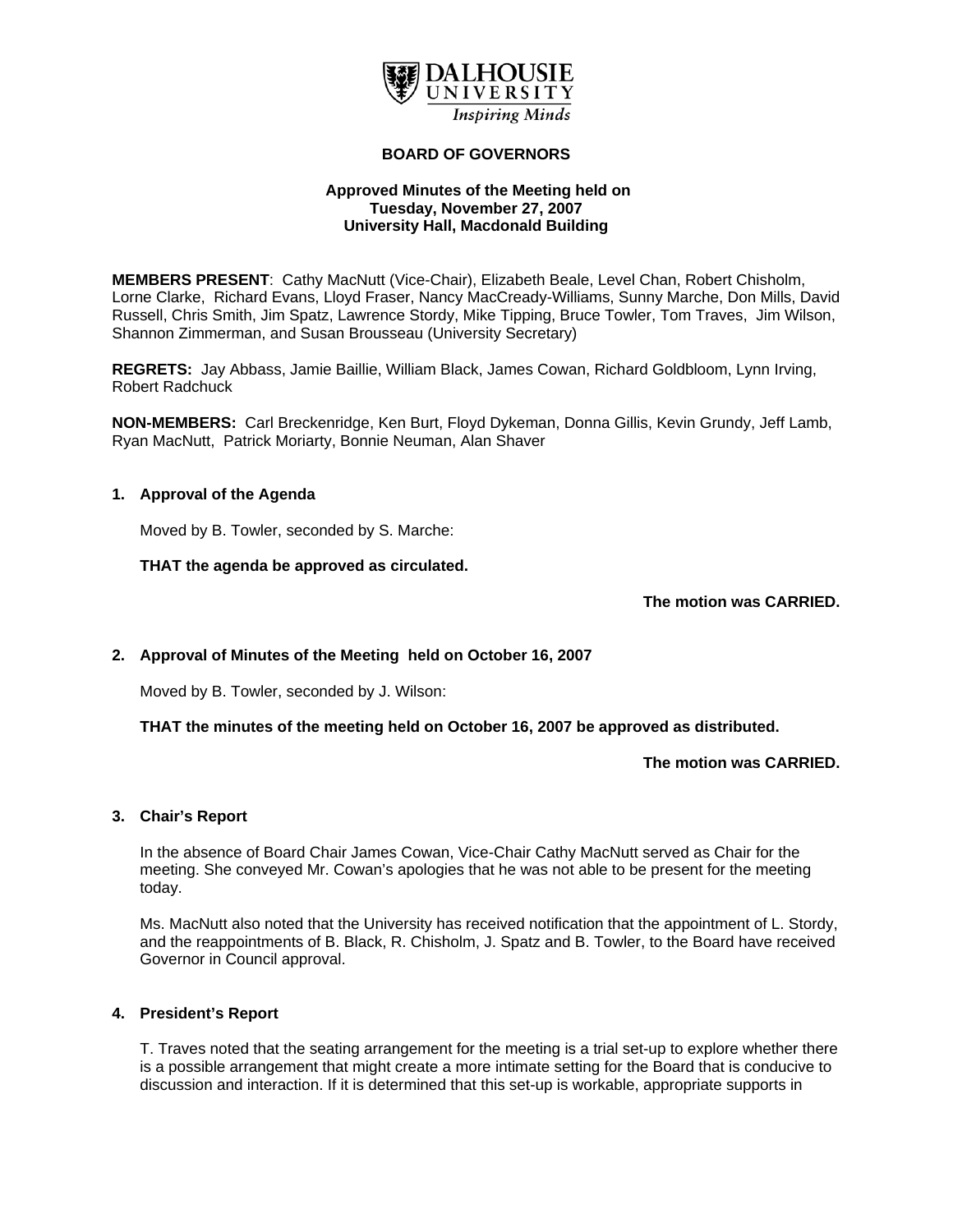Dalhousie University Board of Governors Minutes of Meeting Held on November 27, 2007 Page 2

terms of audio visual and other equipment will be explored. Board members are encouraged to provide feedback on the arrangement.

Dr. Traves commented briefly on upcoming discussions with the provincial government around a new Memorandum of Understanding (MOU). Over the past few months, the finance vice-presidents of the various universities have met with government representatives to map out a three-year plan for a cost structure for the universities and to identify issues that will need to be addressed during the upcoming discussions. There will be nine people at the table for negotiations: three university presidents (including T. Traves as one representative), three student representatives (including past Board member and DSU President, Ezra Edelstein), and three government representatives.

Dr. Traves also reported on federal and provincial reviews of student aid that are currently underway or about to begin. There have been on-going discussions between both levels of government aimed at creating greater efficiencies and addressing overlap in student aid programs in Canada. The principal vehicle for federal government involvement in student aid is through the Canada Millennium Scholarship Foundation which was set up several years ago with a multi-billion dollar endowment. The expectation at the time of its creation was that these funds would be spent down over about five years. Over the past number of years, the Millennium program has contributed \$350 million annually to student aid funding, mostly in the form of grants to students with financial needs. Dalhousie students have received \$15 million to \$18 million a year from the Foundation. Funding for the Foundation is about to expire and this raises questions around the future of the Foundation and the aid it provided. The Association of Universities and Colleges of Canada (AUCC) is advocating for an increase in this funding, but, at a minimum, the maintenance of the status quo.

Dr. Traves outlined the three issues that the Association of Universities and Colleges of Canada will focus on in the coming year, in terms of providing input to the federal government for next year's budget: funding for research activities; increased support for the indirect costs of research; and increased funding for graduate students.

## **5. Dalhousie Student Union President's Report**

M. Tipping referred members to his report circulated at the meeting. He reported that he attended the Canadian Alliance of Student Associations (CASA) annual Lobby Conference in Ottawa last week where the focus was largely on the future of the Millennium Scholarship Foundation. He noted that CASA supports the funding and the mechanism of the Foundation and believes it has been incredibly effective. Mr. Tipping noted that 95% of the Foundation grants are needs-based dispersals and that it operates with only 3-4% going to overhead costs. He noted that MPHEC has reported that about 38% of Nova Scotia students who receive financial aid receive a Millennium Scholarship grant and that it is the largest factor in reducing student debt in the Maritimes.

Mr. Tipping also noted that the DSU recently received news that the province will begin a review of student financial aid in Nova Scotia. This news is very welcome and something that local student organizations have been requesting for some time. Two consultation meetings have taken place thus far and a forum takes place this evening at Dalhousie.

#### **6. Facilities Renewal Budget 2008-09**

J. Spatz, Chair of the Operations Committee, noted that proposed facilities renewal budget is a preliminary budget for 2008-09. The first motion is directed to approving the proposed projects greater than \$250,000 and the second is to authorize spending in advance of the final budget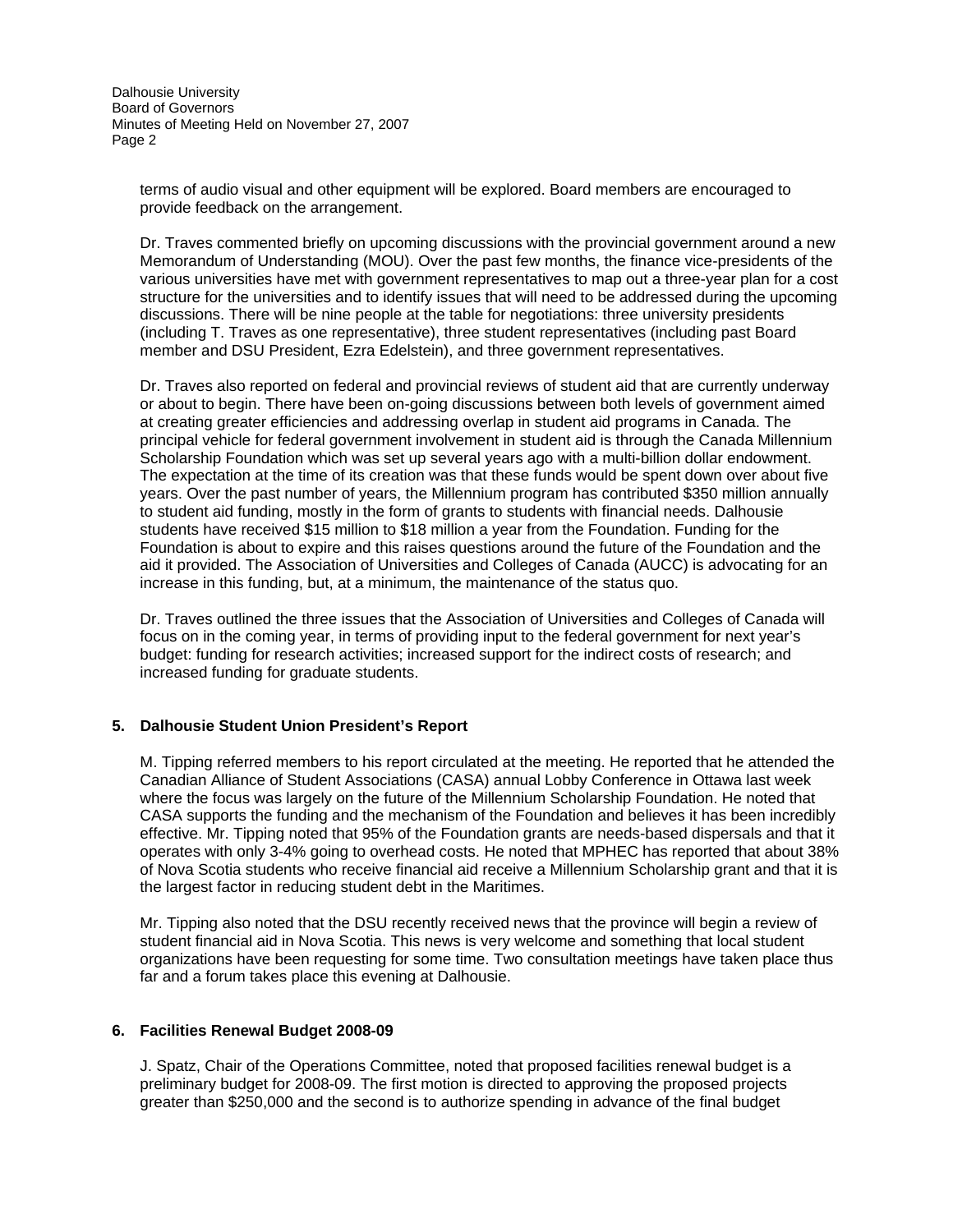Dalhousie University Board of Governors Minutes of Meeting Held on November 27, 2007 Page 3

approval. K. Burt noted that the Board approved a new process for approving facilities renewal spending last winter and this is the first time moving through this process.

### **MOTION 1:**

Moved by J. Spatz, seconded by E. Beale:

**THAT the Board of Governors, on the recommendation of the Operations Committee, approve the funding for the following list of proposed Facilities Renewal Projects greater than \$250k for 2008-09** 

> **1) Chemical Storage Facility \$ 1,000k 2) Dentistry Room 4116/7 modifications 3) Campus Master Plan development \$ 400k 4) Coburg Tower \$ 1,000k 5) Dunn Roof replacement \$ 450k 6) Tupper Link Roof replacement \$ 330k 7) Forrest Bldg Exterior restoration \$ 250k 8) Chemistry Water Main replacement 9) Weldon Transformer replacement \$ 350k 10) Killam Transformer replacement \$ 450k Contingency \$ 1,025k**

> > **The motion was CARRIED.**

### **MOTION 2:**

Moved by S. Marche, seconded by J. Wilson:

**THAT the Board of Governors, on the recommendation of the Operations Committee, approve spending of up to \$6.9m for Facilities Renewal in 2008/09 (which represents 75% of the 2007/08 Facilities Renewal Budget and which will be adjusted upon adoption of the 2008-09 Board approved budget as per the Facilities Renewal budget process approved by the Board in February 2007).** 

**The motion was CARRIED.** 

#### **7. Performance Management Overview**

Alan Shaver, Vice-President Academic and Provost, gave a presentation on the academic hiring process, the normal markers in an academic career, and the various internal and external reviews and evaluations that occur during career progression. This presentation originated out of a need for the Academic Affairs and Research Committee to understand the hiring process in order to approve staff matters on behalf of the Board, and also a recent question at the Board level regarding the